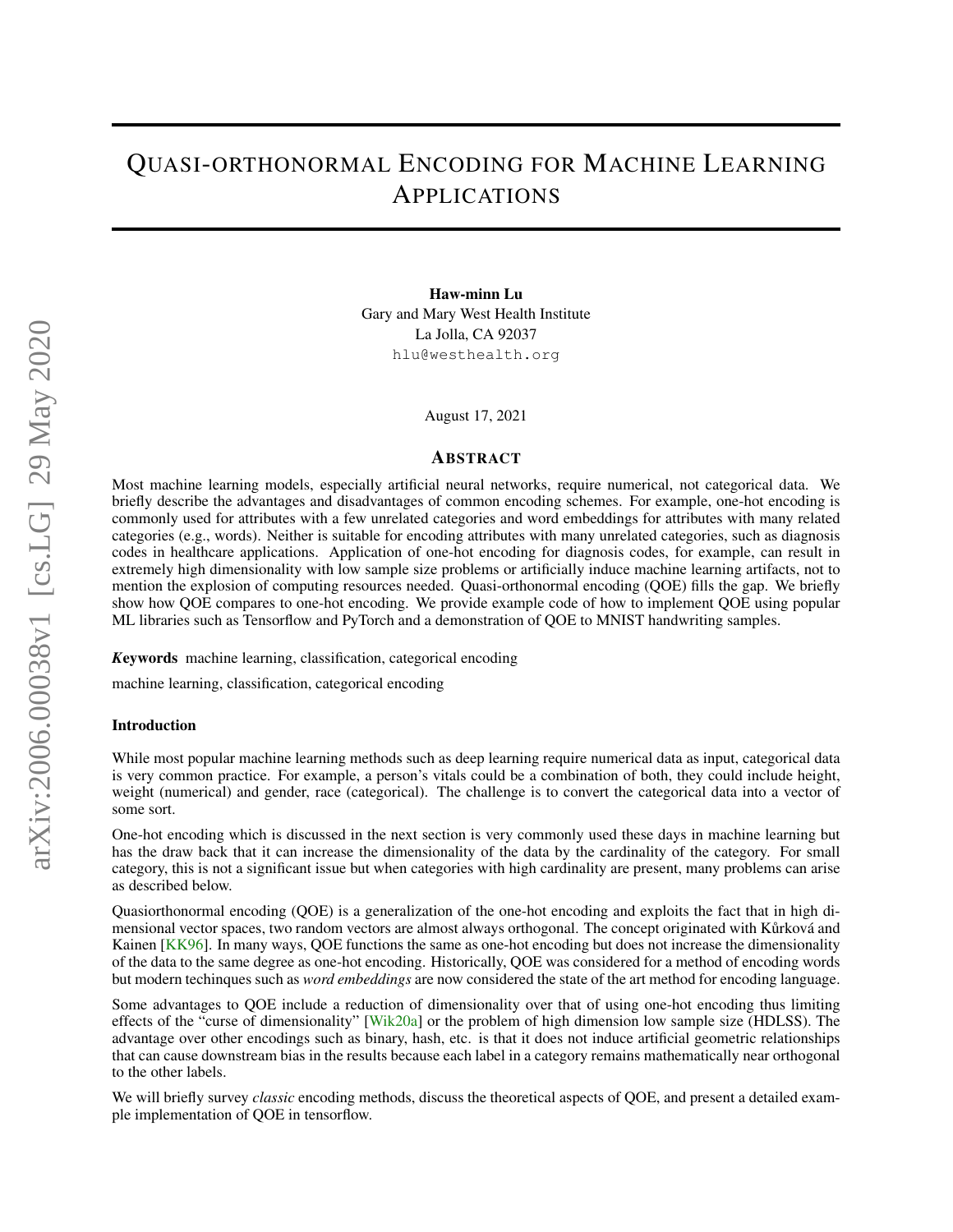| <b>Make</b>   | Ordinal                     | <b>One-Hot</b> |
|---------------|-----------------------------|----------------|
| Toyota        | 1                           | (1,0,0,0,0)    |
| Honda         | $\mathcal{D}_{\mathcal{L}}$ | (0,1,0,0,0)    |
| Subaru        | 3                           | (0,0,1,0,0)    |
| <b>Nissan</b> | 4                           | (0,0,0,1,0)    |
| Mitsubishi    | 5                           | (0,0,0,0,1)    |

*Table 1: Examples of Ordinal and One-Hot Encodings*

# <span id="page-1-0"></span>Background

Coding methods can be categorized as *classic*, *contrast*, *Bayesian* and *word embeddings*. Classic, contrast and Bayseian encoding are given a good overview treatment by Hale's blog [\[Hal18\]](#page-10-1) with examples to be found as part of the scikit-learn category encoding package [\[McG16\]](#page-11-1). Both contrast encoding and Bayesian encoding use the statistics of the data to facilitate encoding. These two categories may be of use when more statistical analysis is required, however there has not been widespread adoption of these emcoding techniques for machine learning.

In a category of its own, word embeddings deserve special mention [\[Wik20b\]](#page-11-2). Word embeddings are used to represent words, phrases or even entire documents as a vector. Their goal is that similar meaning or concepts get mapped to vectors that are close in the target vector space. Additionally, it is adapted for encoding a large categorical feature (i.e., words) into a relatively lower dimensional space.

The remainder of the section will describe some common classic categorical encodings

# Ordinal Encoding

To begin our overview of fundamental encoding methods, we start with Ordinal (Label) Encoding. Ordinal encoding is the simplest and perhaps most naive approach encoding a categorical feature --- one simply assigns a number to each member of a category. This is often how data from surveys are encoded into spreadsheets for easy storage and calculation of basic statistics. An associated data dictionary is used to convert the values back and forth between a number and a category. Take for example the case of gender, male could be encoded as 1 and female as 2, with a data dictionary as follows: :code:{ 'male': 1, 'female': 2}

Suppose we have three categories of ethnic groups: White, Black, and Asian. Under ordinal encoding, suppose White is encoded as 1, Black is encoded as 2 and Asian is encoded as 3. If a machine learning classification is somehow confused between Asian and White and decides to split the difference and report the in-between value (2) which encodes Black. The issue is that arbitrary gradation between 1 and 3 introduces a natural interpolation (2) that may be nonsense. Thus, the natural ordering of the numbers imposes an ordered geometrical relationship between the categories that does not apply.

Nonetheless there are situations where ordinal encoding makes sense. For example, a 'rate your satisfaction' survey typically encodes five levels (1) terrible, (2) acceptable (3) mediocre, (4) good, (5) excellent.

# One Hot Encoding

This is the most common encoding used in machine learning. One hot encoding takes a category with cardinality *N* and encodes each categorical value with an *N*-dimensional vector with a single '1' and the remainder '0's. Take as an example encoding five makes of Japanese Cars: Toyota, Honda, Subaru, Nissan, Mitsubishi. Table [1](#page-1-0) shows a comparison of coding between ordinal and one-hot encodings.

The advantage is that one hot encoding doesn't induce an implicit ordering or between categories. The primary disadvantage is that the dimensionality of the problem has increased with corresponding increases in complexity, computation and "the curse of high dimensionality". This easily leads to the high dimensionality low sample size (HDLSS) situation, which is a problem for most machine learning methods.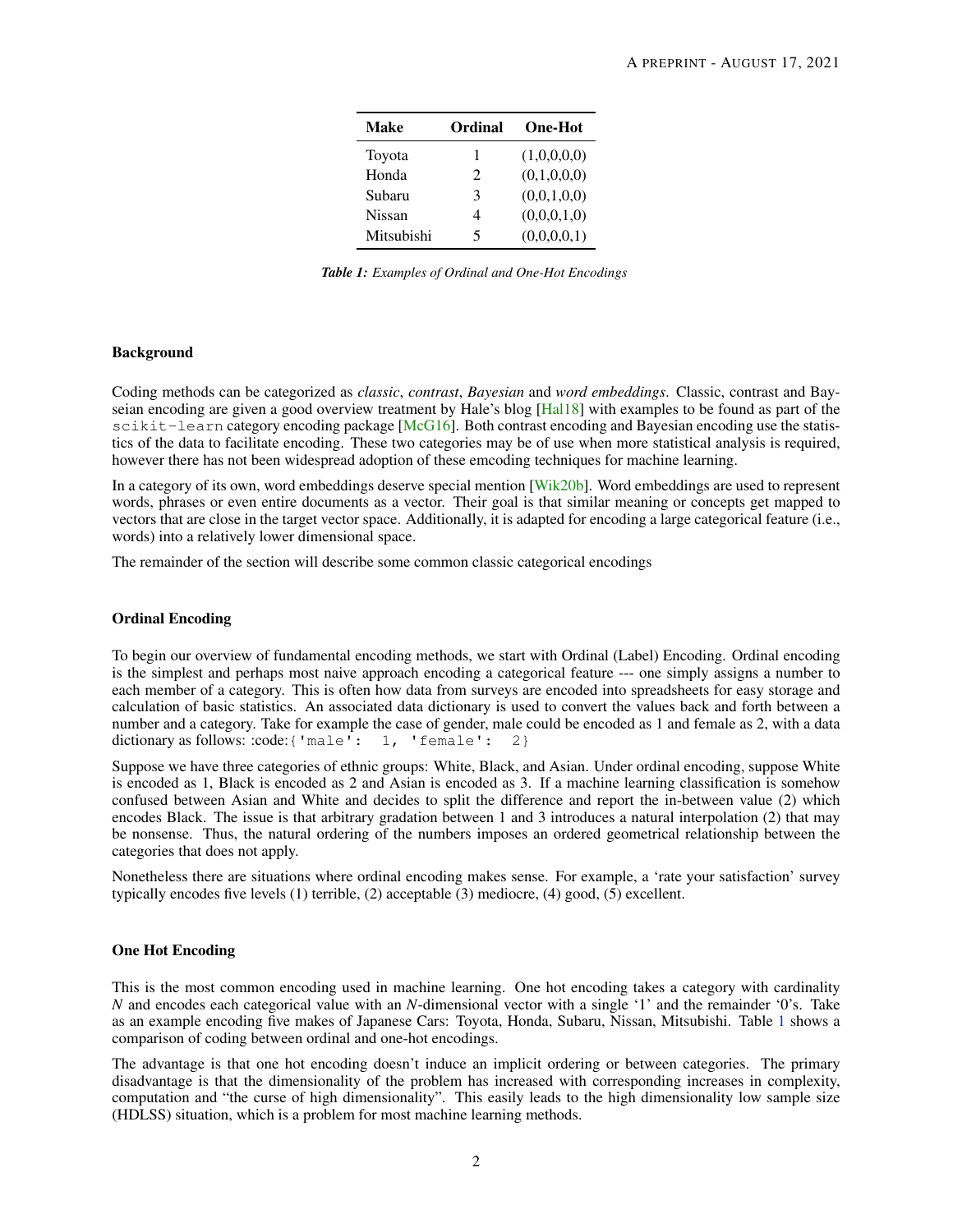<span id="page-2-0"></span>

| Make       | Ordinal               | as Binary | <b>Binary Code</b> |
|------------|-----------------------|-----------|--------------------|
| Toyota     |                       | 001       | (0,0,1)            |
| Honda      | $\mathcal{D}_{\cdot}$ | 010       | (0,1,0)            |
| Subaru     | 3                     | 011       | (0,1,1)            |
| Nissan     |                       | 100       | (1,0,0)            |
| Mitsubishi | 5                     | 101       | (1,0,1)            |

|  |  | Table 2: Example of Binary Codes |  |
|--|--|----------------------------------|--|
|--|--|----------------------------------|--|

| <b>Make</b> | as<br><b>Ordinal</b> | <b>Ternary</b><br><b>Ternary</b> | <b>Balanced</b><br>Code | <b>Ternary Code</b> |
|-------------|----------------------|----------------------------------|-------------------------|---------------------|
| Toyota      |                      | $_{01}$                          | (0,1)                   | (0,1)               |
| Honda       |                      | 02                               | (0,2)                   | $(0,-1)$            |
| Subaru      | 3                    | 10                               | (1,0)                   | (1,0)               |
| Nissan      |                      | 11                               | (1,1)                   | (1,1)               |
| Mitsubishi  |                      | 12                               | (1,2)                   | $(1,-1)$            |

*Table 3: Example of Ternary Codes*

# Binary Encoding, Hash Encoding, BaseN Encoding

Somewhere in between these two are *binary encoding*, *hash encoding*, and *baseN* encoding. Binary encoding simply labels each category with a unique binary code and converts the binary code to a vector. Using the previous example of the Japanese car makes, table [2](#page-2-0) shows an example of binary encoding.

Hash encoding assigns each category an ordinal value that is then converted into a binary hash value that is encoded as an *n*-tuple in the same fashion as the binary encoding. You can view hash encoding as binary encoding applied to the hashed ordinal value. Hash encoding has several advantages. First, it is open ended so new categories can be added later. Second, the resultant dimensionality can be much lower than one-hot encoding. The chief disadvantage is that categories can collide if two categories accidentally map into the same hash value. This is a *hash collision* and must be fixed separately using a resolution mechanism. Bernardi's blog [\[Ber18\]](#page-10-2) provides a good treatment of hash coding.

Finally, baseN encoding is a generalization of binary encoding that uses a number base other than 2 (binary). Below is an example of the Japanese car makes using base 3,

A disadvantage of all three of these techniques is that while it does reduce the dimension of the encoded feature, artificial geometric relationships may creep in between unrelated categories. For example, :code:(0.7,0.7) may be confusion between Toyota and Honda or a weak Subaru result, although the effect is not as pronounced as ordinal encoding.

## Decoding

Of course, with categorical encoding, the ability to decode an encoded vector back to a category can be very important. If the categorical variable is only an input to a machine learning system, retrieving a category may not be very important. For example, one may have a product rating model which delivers a rating based on a number of variables, some numeric like price, but others might be categorical like color, but since the output does not require category decoding, it is not important.

In an application such as categorization or imputation  $[GW18]$ . Retrieving the category from a vector is crucial. In a training a modern classification model, a categorical output is often subject to an activation function which converts a vector into a probability of each category such as a *softmax* function. Essentially, the softmax is a continuous and differential version of a "hard max" function which would assign a 1 to the vector representing the most likely category and a 0 to all the other categories. The conversion to a probability distribution allows the use of a negative log likelihood loss function rather than the standard root mean squared error.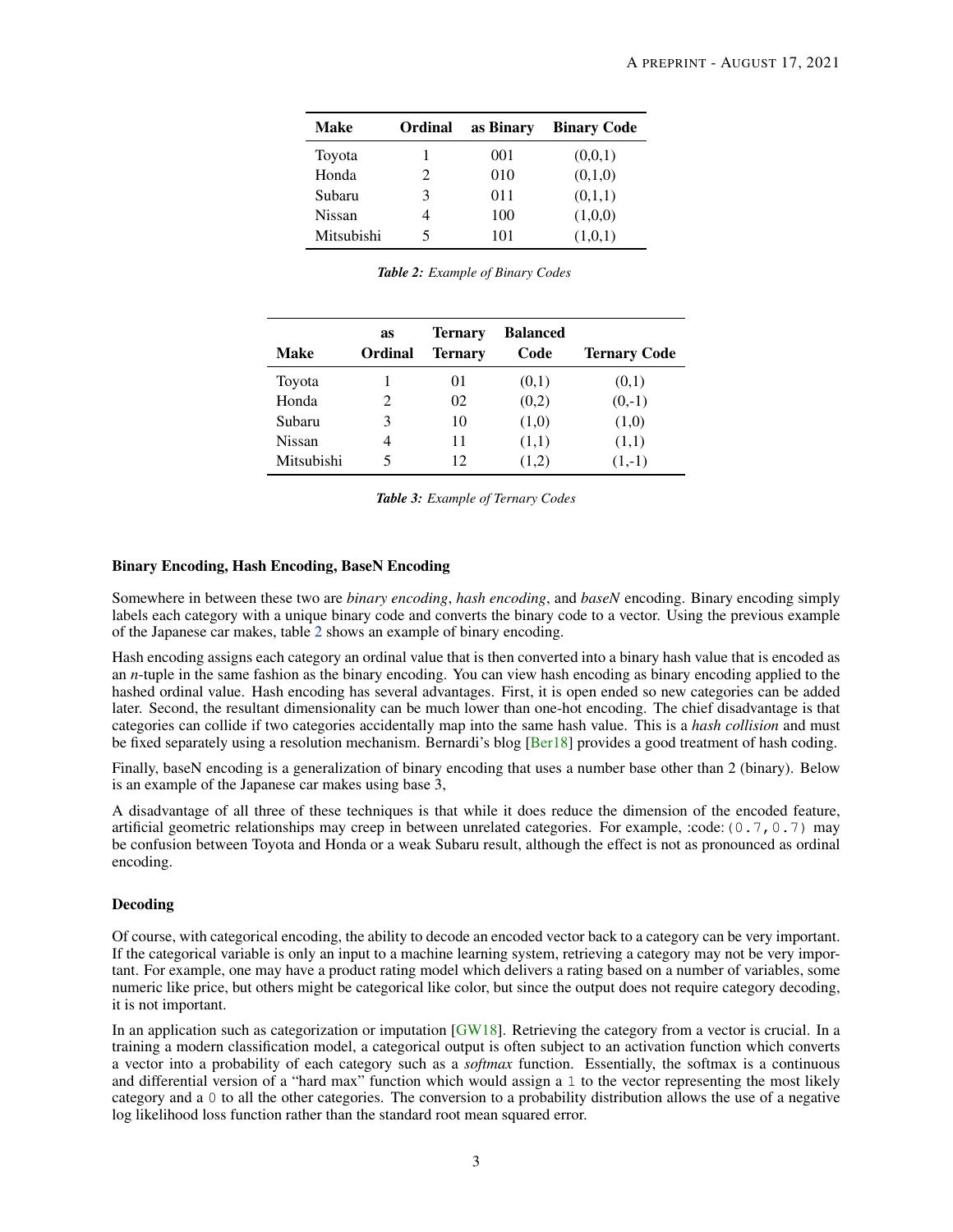Typically, other classic encoding methods use thresholds to rectify a vector first into a binary or *n*-ary value then decode the vector back to a label in accordance to the encoding. This makes them difficult to use as outputs of machine learning systems such as neural networks that rely on gradients due to lack of differentiability. Also, the decoding process is difficult to convert to a probability distribution, making negative log-likelihood or crossentropy loss functions more difficult to use.

# **Theory**

In this section, we'll briefly define and discuss quasiorthogonality, show how it relates to one-hot encoding and describe how this relationship can be used to develop a categorical encoding with lower cardinality.

# Quasiorthogonality

In a suitably high dimensional space, two randomly selected vectors are very likely to be nearly orthogonal or quasiorthogonal. In such an *n*-dimensional vector space, there are sets of *K* vectors which are mutually quasiorthogonal where  $K \gg n$ .. A more formal definition can be stated as follows. Given an  $\varepsilon$  two vectors **x** and **y** are said to be *quasiorthogonal* if  $\frac{|x \cdot y|}{\|x\| \|y\|} < \varepsilon$ . This extends the orthogonality principle by allowing the inner product to not exactly equal zero. As an extension, we can define a quasiorthonormal *basis* by a set of normal vectors  $\{q_i\}$  for  $i = 1, \ldots, K$ such that  $|\mathbf{q}_i \cdot \mathbf{q}_j| < \varepsilon$  and  $||\mathbf{q}_i|| = 1$ , for all  $i, j \in \{1, ..., K\}$ , where in principle for large enough  $n, K \gg n$ .

The question of how large a quasiorthonormal basis can be found for a given *n*-dimensional vector space and  $\varepsilon$  is answered in part by the mathematical literature. [\[KK20\]](#page-10-4) derived a lower bound for *K* as a function of  $\varepsilon$  and *n*. Namely,

$$
K \geq e^{n\epsilon^2}.
$$

This means that given an ε, the size of potential quasiorthonormal basis grows at least exponentially as *n* grows.

# One Hot Encoding Revisited

The method to exploit quasiorthogonality in categorical encoding parallels the use of orthonormal basis in one-hot encoding. In machine learning, the typical aspects of one hot encoding maps a variable with *n* categories into a set of unit vectors in a *n*-dimensional space:  $L = \{l_i\}$  for  $i = 1...n$ , then the one hot encoding  $E_L : L \mapsto \mathbb{R}^n$  given by  $l_i \mapsto \mathbf{u}_i$ where  $\mathbf{u}_i$  is an orthonormal basis in  $\mathbb{R}^n$ . The simplest basis used is  $\mathbf{u}_i = (0,0,\ldots,1,0,\ldots,0)$  where the 1 is in the *i*th position which is know as the *standard basis* for  $\mathbb{R}^n$ .

Mapping of a vector back to the original category uses the *argmax* function, so for a vector **z**,  $\text{argmax}(\mathbf{z}) = i$  where  $z_i > z_j$  for all  $j \neq i$  and the vector **z** decodes to  $l_{\text{argmax}}(z)$ . Of course, the argmax function is not easily differentiable which presents problems in ML learning algorithms that require derivatives. To fix this, a *softer* version is used called the *softargmax* or now as simply *softmax* and is defined as follows:

$$
softmax(\mathbf{z})_i = \frac{e^{z_i}}{\sum_{j=1}^n e^{z_j}}
$$
\n(1)

for  $i = 1, 2, ..., n$  and  $\mathbf{z} = (z_1, z_2, ..., z_n) \in \mathbb{R}^n$  where **z** is the vector being decoded. The softmax function decodes a one-hot encoded vector into a probability density function which enables application of negative log likelihood loss functions or cross entropy losses.

Though one-hot encoding uses unit vectors with one 1 in the vector hence a *hot* component. The formalization of the one hot encoding above allows *any* orthonormal basis to be used. So to use a generalized one-hot encoding with orthonormal basis u*<sup>i</sup>* , one would map the label *j* to u*<sup>j</sup>* for encoding where the u*<sup>i</sup>* no longer have to take the standard basis form. To decode an encoded value in this framework, we would take

<span id="page-3-0"></span>
$$
i = \operatorname{argmax} (\mathbf{z} \cdot \mathbf{u}_1, \mathbf{z} \cdot \mathbf{u}_2, \dots, \mathbf{z} \cdot \mathbf{u}_n). \tag{2}
$$

This reduces to argmax $(z)$  for the standard basis. Thus, the softmax function can be expressed as the following,

<span id="page-3-1"></span>
$$
\text{softmax}(\mathbf{z})_i = \frac{e^{\mathbf{z} \cdot \mathbf{u}_i}}{\sum_{j=1}^n e^{\mathbf{z} \cdot \mathbf{u}_j}}.
$$
\n(3)

# Encoding

The principle behind QOE is simple. A quasiorthonormal basis  $\{q_i\}$  is substituted for the orthonormal basis  $\{u_i\}$ described above. So given a quasiorthonormal basis, we can define a QOE for a set  $L = \{l_i\}$  by  $l_i \mapsto \mathbf{q}_i$ .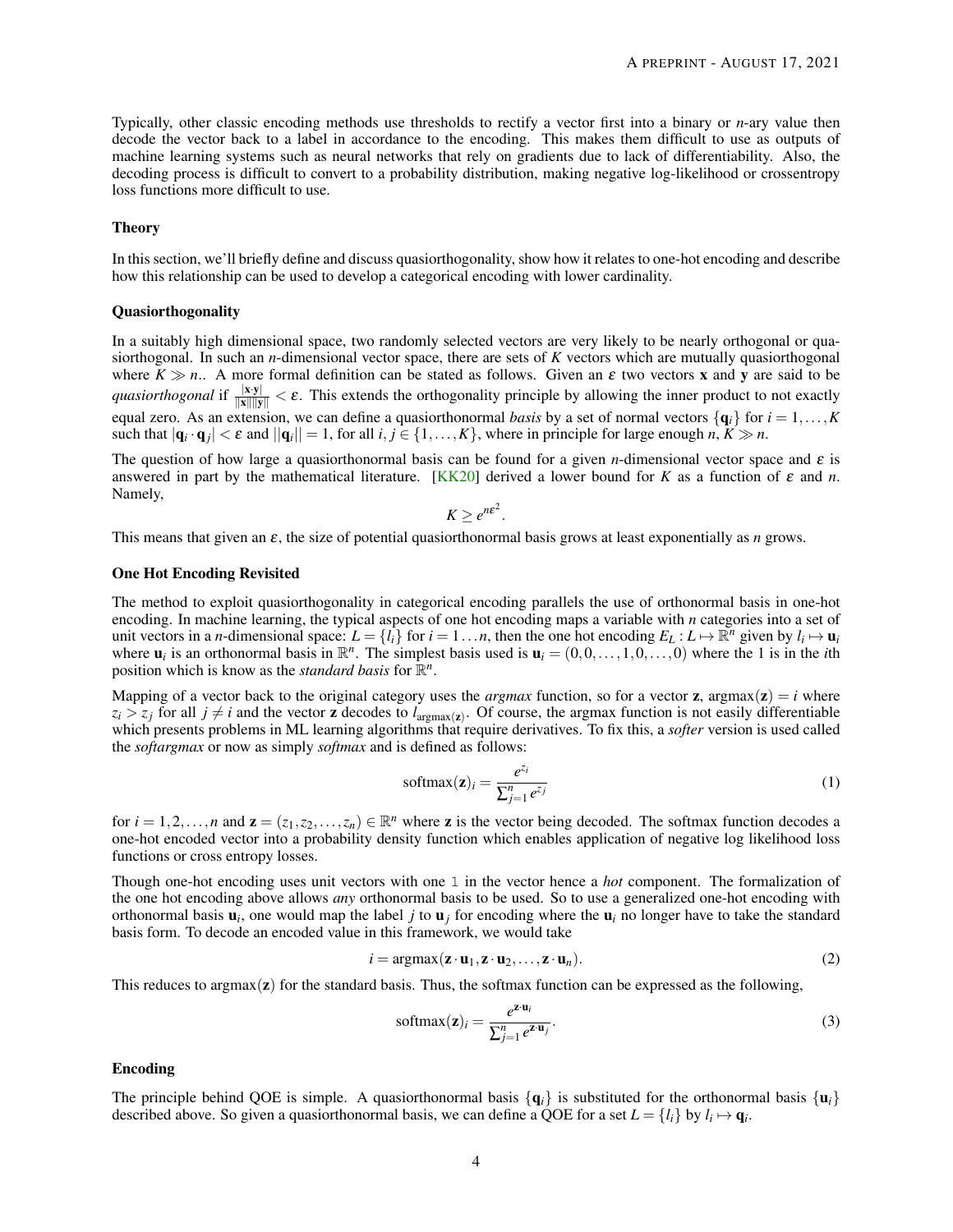<span id="page-4-1"></span>

| make          | Ordinal       | <b>One-Hot</b> | OOE   |
|---------------|---------------|----------------|-------|
| Toyota        |               | U1             | $q_1$ |
| Honda         | $\mathcal{L}$ | u۶             | $q_2$ |
| Subaru        | 3             | u٩             | $q_3$ |
| <b>Nissan</b> |               | $\mathbf{u}_4$ | $q_4$ |
| Mitsubishi    | 5             | u٢             | q5    |

*Table 4: Example of Quasiorthonormal Encoding*

Decoding z under QOE would use a *qargmax* function analogous to the argmax function for one-hot encoding as shown in equation [4](#page-4-0) which is nearly identical to equation [2.](#page-3-0)

<span id="page-4-0"></span>
$$
i = \arg\max(\mathbf{z} \cdot \mathbf{q}_1, \mathbf{z} \cdot \mathbf{q}_2, \dots, \mathbf{z} \cdot \mathbf{q}_n)
$$
 (4)

Analogous to the softmax function shown of equation [3,](#page-3-1) is a *qsoftmax* function which can be expressed as

<span id="page-4-2"></span>qsoftmax
$$
(\mathbf{z})_i = \frac{e^{\mathbf{z} \cdot \mathbf{q}_i}}{\sum_{j=1}^K e^{\mathbf{z} \cdot \mathbf{q}_j}}
$$
 (5)

The only real difference in the formulation is that while still operating in  $\mathbb{R}^n$  we are encoding  $K > n$  labels.

Returning to our example of Japanese car makes, Table [4](#page-4-1) shows one-hot encoding and QOE of the five manufacturers. In the table, encodings are represented simply as vectors where  $u_i$  are unit vectors in  $\mathbb{R}^5$  and  $q_i$  are a set of quasiorthonormal vectors in  $\mathbb{R}^3$ . It can be shown that such a quasiorthonormal can be found in [\[SHS20\]](#page-11-3) with the minimum mutual angle of 66°. In short, the difference between one-hot encoding and QOE is that the one-hot requires 5 dimensions and in this case QOE requires only 3.

# Implementation

## Mathematical

While equations [4](#page-4-0) and [5](#page-4-2) describe precisely mathematically how to implement decoding and activation functions. Literal implementation would not exploit the modern vectorized and accelerated computation available in such packages as numpy, tensorflow and pytorch.

To better exploit built-in functions of these packages, we define the following *n*×*K change of coordinates* matrix



that transforms between the QOE space and the one hot encoding space. So given a argmax or softmax function, we can express the quasiorthonormal variant as follows

$$
qargmax(\mathbf{z}) = argmax(\mathbf{Qz})
$$

and

<span id="page-4-3"></span>
$$
q\text{softmax}(\mathbf{z}) = \text{softmax}(\mathbf{Qz}).\tag{6}
$$

This facilitates the use of optimized functions such as softmax in libraries like tensorflow and using the above matrix enables quick implementation of QOE into these packages. Not only will using native functions accelerated performance it can exploit features such as auto differentiation built into the native functions. A useful property if one wishes to use the qsoftmax function as an activation function.

Since the matrix manipulation operations and input/output shape definitions differ from package to package, we provide a qsoftmax implementation in several popular packages. In order to facilitate the most general format possible, in our examples, we will express the quasiorthogonal basis as an list of list, but the input and the output is expressed in the appropriate native class (e.g. numpy.ndarray in numpy).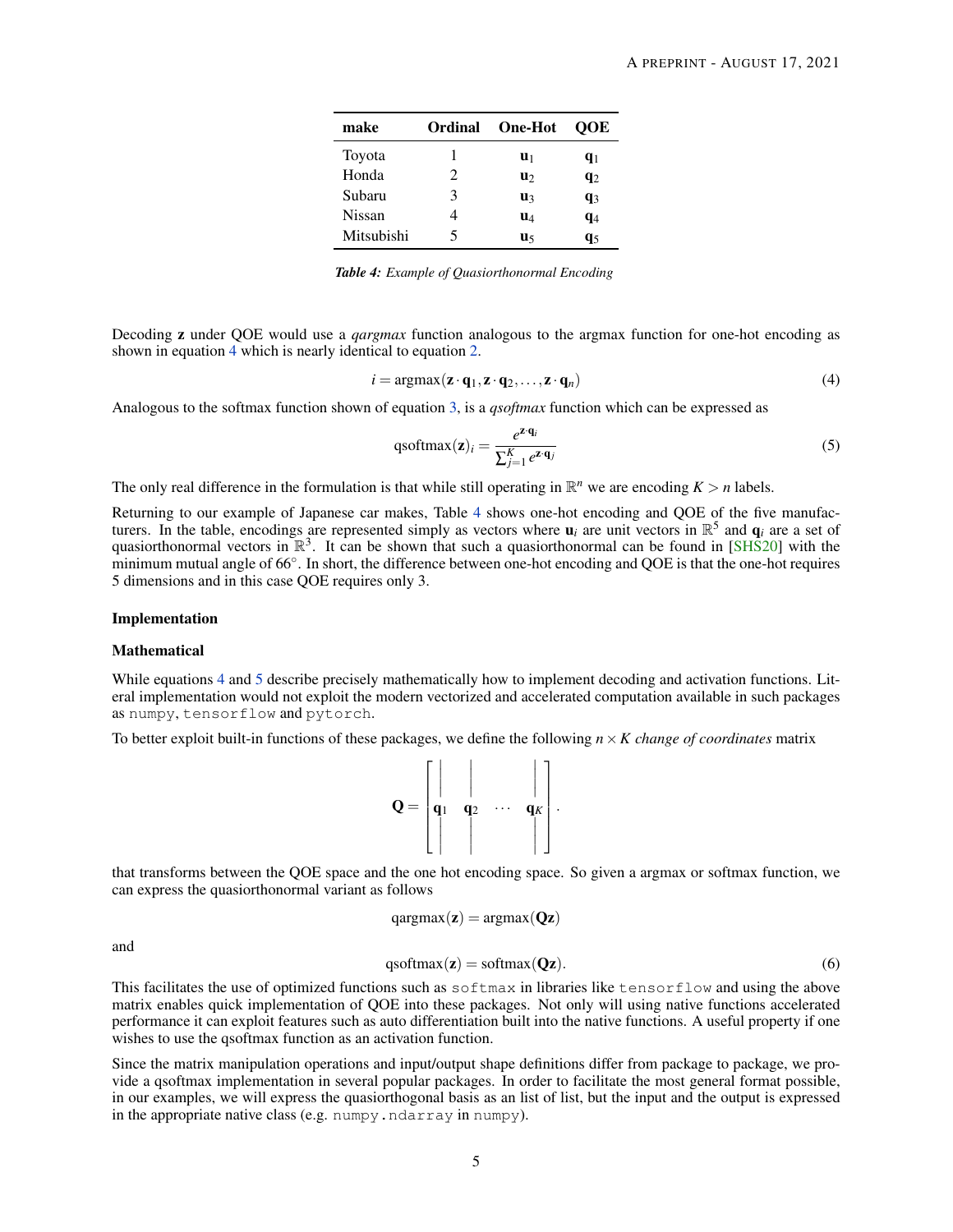#### Numpy

For Numpy, the implementation is straight-forward and follows equation [6](#page-4-3) almost literally and is given below.

```
def qsoftmax(x, basis):
    qx = np.matmul(np.sarray(basis), x)return softmax(qx)
```
This can be wrapped in a function factory or metafunction in applications where an unparameterized activation function is required. This metafunction returns a function qsoftmax function for a given basis.

```
def qsoftmax(basis):
    def func(x):
        qx = np.matmul(np.asarray(basis),x)
        return softmax(qx)
    return func
```
The softmax can be found in scipy.special.softmax or can easily be written as

```
def softmax(x):
     ex=np.exp(x)
     return ex/np.sum(ex)
```
# **Tensorflow**

The following segment of code is an implementation of the qsoftmax using tensorflow functions. By using native tensorflow functions, the resultant qsoftmax function will be automatically differentiated in a backwards neural network pass.

```
def qsoftmax(x, basis):
   qx = tf.matmul(tf.config), x,
                 transpose_b=True)
   return tf.nn.softmax(tf.transpose(qx))
```
The wrapped metafunction version of qsoftmax is also presented as this will be used below in our example of MNIST handwriting classification employing QOE.

```
def qsoftmax(basis):
   def func(x):
       qx = tf.matmul(tf.comstant(basis), x,transpose_b=True)
       return tf.nn.softmax(tf.transpose(qx))
    return func
```
# Pytorch

Presented below is a version of the qsoftmax function implemented using pytorch primitives. The use of the squeeze and unsqueeze operations convert between a 1-dimensional vector and a 2-dimension matrix having one column. This function is only designed to accept vector inputs. In some models, especially image related models, outputs of some layers maybe multidimensional arrays. If your use case requires a multidimensional imput to the qsoftmax function the code may need alteration.

```
def qsoftmax(x, basis):
   qx = torch.mm(torch.tensor(basis),
                x.unsqueeze(0).t()).t().squeeze()
   return torch.nn.functional.softmax(qx,dim=0)
```
# Construction of an Quasiorthonormal set

It is difficult find explicit constructions of quasiorthonormal sets in the literature. Several methods are mentioned by Kainen [\[Kai92\]](#page-10-5), but these constructions are theoretical and hard to follow. There are a number of combinatorial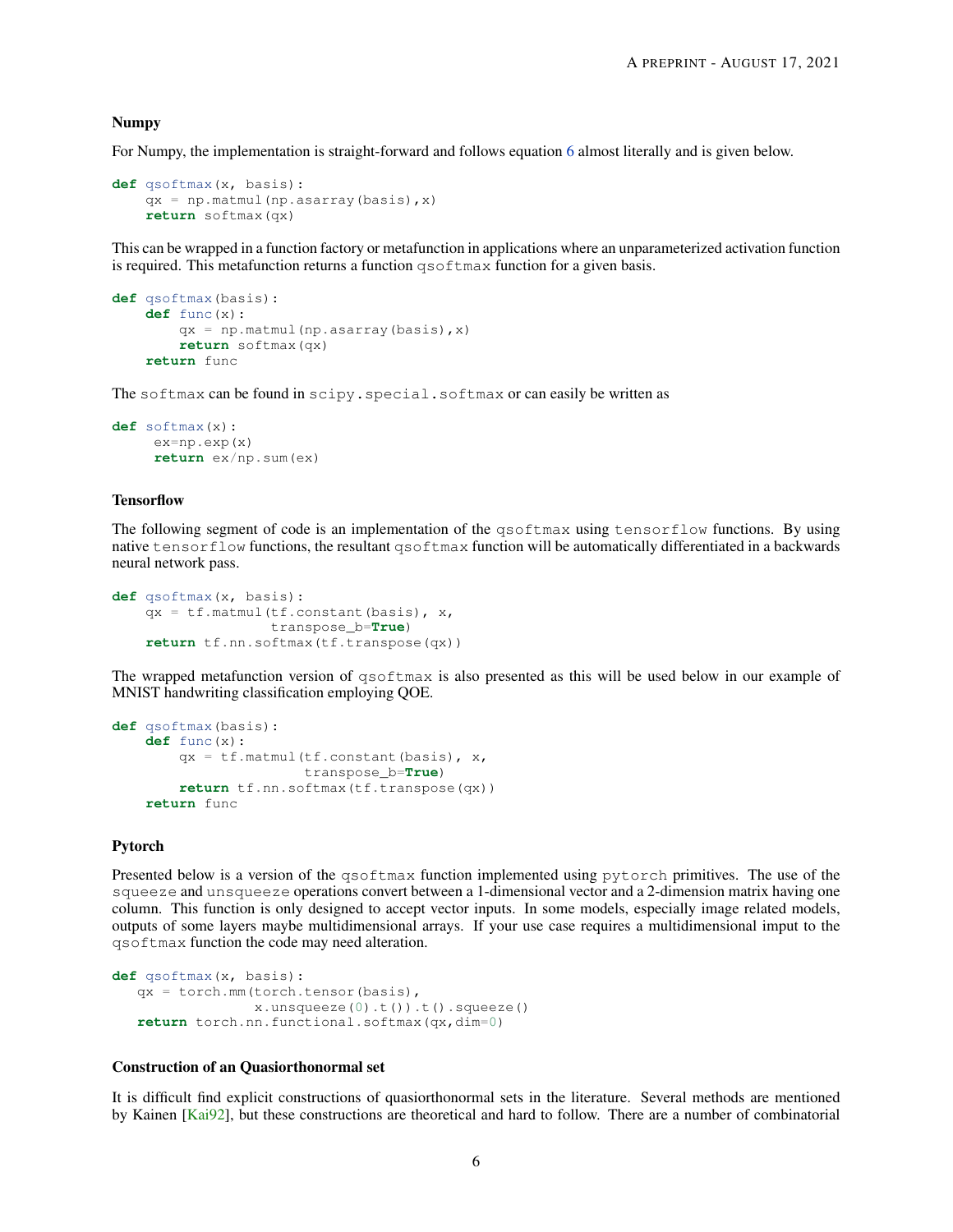problems related such as spherical codes [\[Eri20\]](#page-10-6) and Steiner Triple Systems [\[Wik19\]](#page-11-4), which strive to find optimal solutions. These are extremely complicated mathematical constructions and not every optimal solution has been found.

As a practical matter, optimal solutions are not necessary as long as the desired characteristics of the quasiorthonormal basis are obtained. As an example, while an optimal solution finds 28 quasiorthonormal vectors with dot products of 0.5 or under are possible in seven dimensions, you may only need 10 vectors. In other words, a suboptimal solution may yield fewer vectors than are possible for a given dimension, or a larger dimension may be required to obtain the desired number of vectors than is theoretically needed.

One practical way to construct a quasiorthonormal basis is to use spherical codes which has been studied in greater detail. Spherical codes try to find a set of points on the *n*-dimensional hypersphere such that the minimum distance between two points is maximized. In most constructions of spherical codes, a given point's antipodal point is also in that code set. So in order to get a quasiorthogonal set, for each pair of antipodal points, only one element of the pair is selected. Perhaps to better understand the relationship, between quasiorthonormal basis and spherical codes is that a set of spherical codes can be constructed by taking every vector in a quasiorthonormal basis and add its antipodal point.

The area of algorithmically finding a quasiorthonormal basis is scant as is in the related area of finding suboptimal spherical codes. However, one such method was investigated by Gautam and Vaintrob [\[GV13\]](#page-10-7). Perhaps the easiest way to obtain a quasiorthonormal basis is to use spherical codes as described above but obtain the spherical code from the vast compliation of sphere codes by Sloane [\[SHS20\]](#page-11-3).

# Simple Example and Comparison

To demonstrate how QOE can be used in machine learning, we provide a simple experiment/demonstration. This demonstration in addition to showing how to construct a classification system using QOE gives an sense of the effect of QOE on accuracy. As an initial experiment, we applied QOE to classification of the Modified National Institute of Standards and Technology (MNIST) handwriting dataset [\[LC10\]](#page-10-8), using the 60000 training examples with 10000 test examples. As there are 10 categories, we needed sets of quasiorthonormal bases with 10 elements. We took the spherical code for 24 points in 4-dimensions, giving us 12 quasi-orthogonal vectors. The maximum pairwise dot product was 0.5 leading to an angle of 60°. We also took the spherical code for 56 points in 7-dimensions, giving 28 quasi-orthogonal vectors. The maximum pairwise dot product was .33 leading to an angle of a little over  $70°$ 

We used a hidden layer with 64 units with a ReLU activation function. Next there is a 20% dropout layer to mitigate overtraining, then an output layer whose width depends on the encoding used. We elected for this demonstration to use one of the simplest models hence there are no convolutional or pooling layers used as often seen in other sample MNIST handwriting classifers. The following example is implemented using tensorflow and keras.

# Validating the QSoftmax Function

We begin by validating the qsoftmax function as provided above. This is done by first constructing a reference model built on tensorflow and keras in the standard way. In fact this example is nearly identical to the presented in the *Quickstart for Beginners* guide [\[Ten19\]](#page-11-5) for tensorflow with the exception that we employ a separate Activation for clarity.

```
normal model = tf.keras.models.Sequential([tf.keras.layers.Flatten(input_shape=(28, 28)),
 tf.keras.layers.Dense(64, activation=tf.nn.relu),
 tf.keras.layers.Dropout(0.2),
 tf.keras.layers.Dense(10)
 tf.keras.layers.Activation(tf.nn.softmax)
])
```
To validate that the qsoftmax function and the use of a Lambda layer is propery used, the qsoftmax metafunction is used with the identity matrix to represent the basis. Mathematically, the resultant qsoftmax function in the Lambda layer is exactly the softmax function. The code is shown below:

```
sanity_model = tf.keras.models.Sequential([
 tf.keras.layers.Flatten(input_shape=(28, 28)),
 tf.keras.layers.Dense(64, activation=tf.nn.relu),
 tf.keras.layers.Dropout(0.2),
```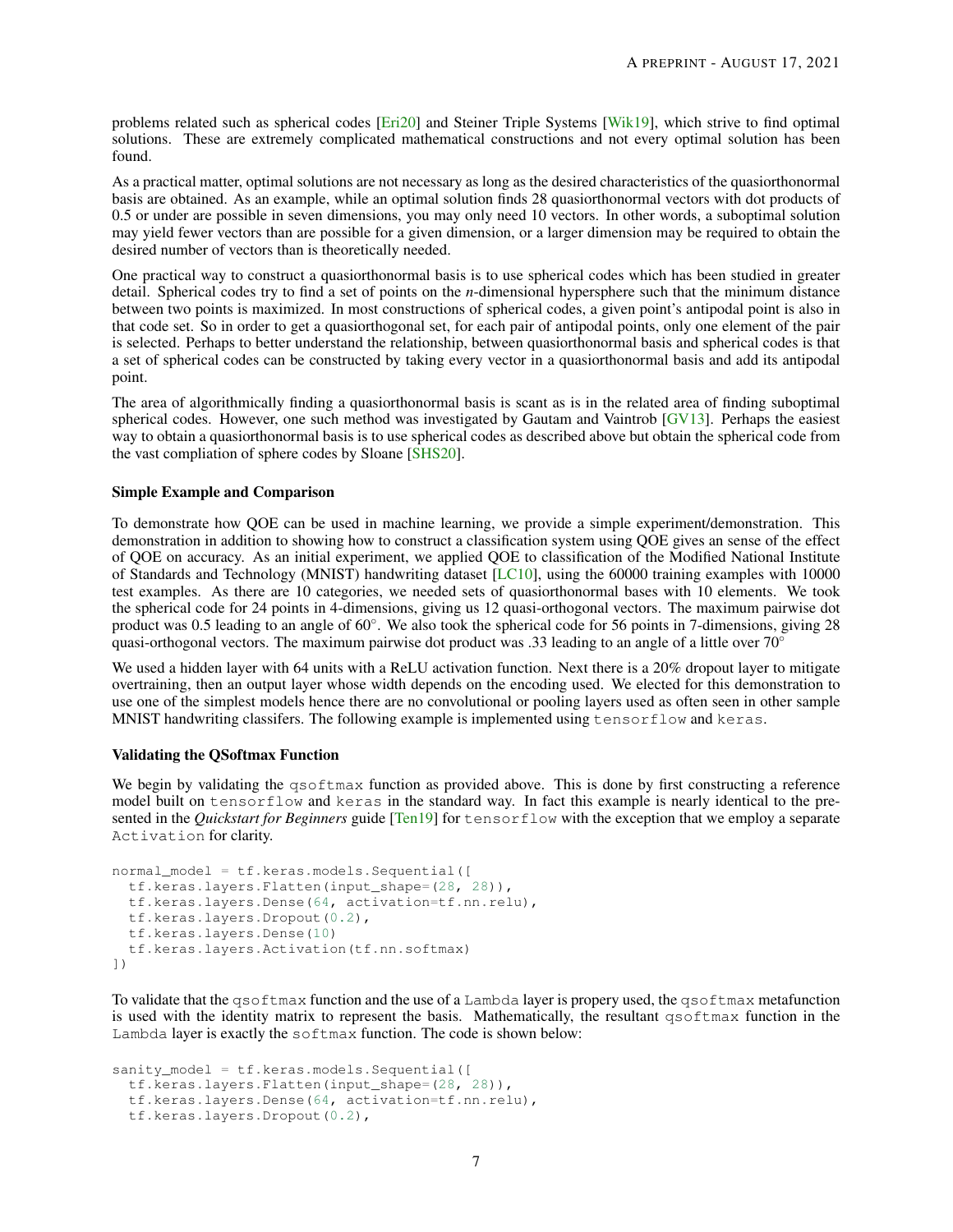<span id="page-7-0"></span>

| Number of     | <b>One Hot</b> | <b>7-Dimensional</b>                        | 4-Dimensional      |
|---------------|----------------|---------------------------------------------|--------------------|
| <b>Epochs</b> | Encoding       | <b>OOE</b>                                  | <b>OOE</b>         |
| 10            |                | $97.53\%$ $(97.30\%)$ $97.24\%$ $(96.94\%)$ | $95.65\%$ (95.15%) |
| 20            |                | $97.68\%$ (98.02%) $97.49\%$ (97.75%)       | 95.94% (96.15%)    |

*Table 5: Results of MNIST QOE Experiment*

```
tf.keras.layers.Dense(10)
tf.keras.layers.Lambda(qsoftmax(numpy.identity(10,
                           dtype=numpy.float32)))
```
])

This should function identically as the reference model because it tests that the qsoftmax function operates as expected (which it does in this case). This is useful for troubleshooting if you have difficulty.

# Examples on Quasiorthogonal Basis

To recap, for the two QOE experiments we take a set of 10 mutually quasiorthonormal vectors from a four dimensional space and from a seven dimensional space all derived from spherical codes from tables mentioned above and only took 10 vectors. For the code, the basis for each experiment are labeled basis4 and basis7, respectively. This leads to the following models, basis4\_model and basis7\_model.

```
basis4_model = tf.keras.models.Sequential([
  tf.keras.layers.Flatten(input_shape=(28, 28)),
  tf.keras.layers.Dense(64, activation=tf.nn.relu),
  tf.keras.layers.Dropout(0.2),
  tf.keras.layers.Dense(4),
  tf.keras.layers.Lambda(qsoftmax(basis4))
])
basis7_model = tf.keras.models.Sequential([
  tf.keras.layers.Flatten(input_shape=(28, 28)),
  tf.keras.layers.Dense(64, activation=tf.nn.relu),
  tf.keras.layers.Dropout(0.2),
  tf.keras.layers.Dense(7),
  tf.keras.layers.Lambda(qsoftmax(basis7))
])
```
Table [5](#page-7-0) shows the mean of the accuracy over three training runs of the validation data with training data in parentheses.

From these results, it is clear that there is some degradation in performance as the number of dimensions is reduced, but clearly QOE can be used leading to a tradeoff between accuracy and resource reduction from the reduction of dimensionality.

# Extending to Spherical Encodings

# A Deeper Look at Softmax

In principle, according to equation [2,](#page-3-0) the dot product against a basis be it orthonormal or quasiorthonormal recovers the category from a potentially noisy encoded value. If one takes a deeper dive into equations [3](#page-3-1) and [5,](#page-4-2) it is interesting to see what these functions are doing. Figure [1](#page-8-0) shows on the left, randomly selected values in a circle of radius 6. On the right shows the vectors after the softmax function is applied. Clearly with a few stragglers, most points either move very close to either of the basis vectors  $(0,1)$  or  $(1,0)$ . For this graphic the radius of 6 is chosen because upon examining the input to the softmax function in the example above, the average magnitude of each component is 5.5. In reality, 6 is probably a conservatively low value. Due to the exponential term in the softmax function, even large components would make the separation more pronounced.

Similarly, figure [2](#page-8-1) shows on the the same type of distribution of randomly selected values and the right shows the effect after a quasiorthonormal softmax is applied with three basis vectors. Since the qsoftmax function would map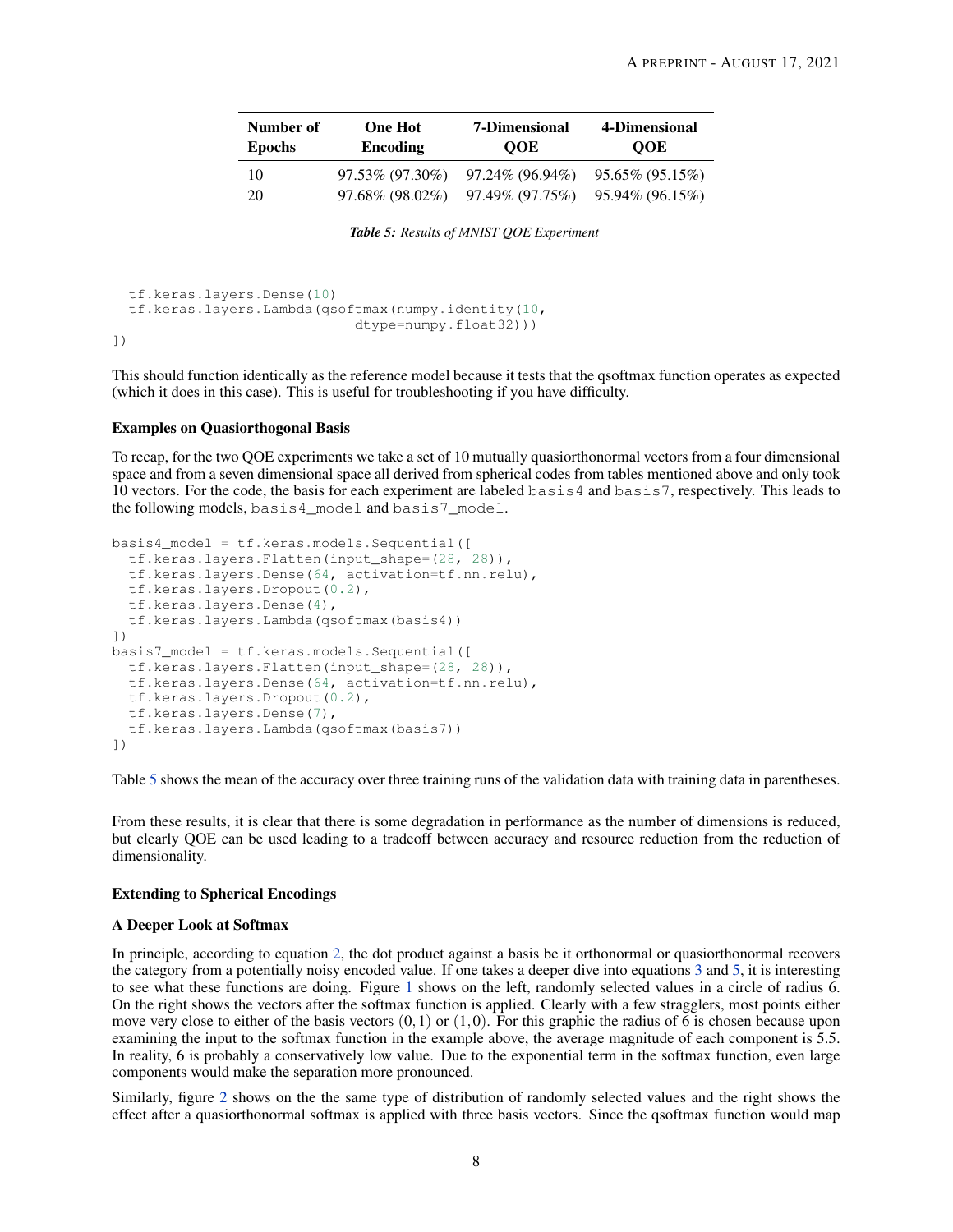<span id="page-8-0"></span>

*Figure 1: Softmax on an orthonormal basis*

<span id="page-8-1"></span>

*Figure 2: Softmax on a quasiorthogonal basis*

the two dimensional input into a three dimensional space, for graphics sake, the three dimensional vectors are mapped back down to two dimensions using the quasiorthonormal basis. Again with the exception of a few stragglers, most points move very close to one of the three basis vectors.

It is clear from equation [3](#page-3-1) that the exponential term in the numerator dominates which is why the softmax is effective. But consider if  $z \cdot u_i$  is much less than zero such as  $z = -5u_i$ , then the exponential numerator for that term would severely attenuate the output even though the **z** lies along the same direction as  $\mathbf{u}_i$ . Since the  $\mathbf{z} \cdot \mathbf{u}_j = 0$  for all other *j*'s, it would still decode to *i*, but because the :math:*i*-th term is so small, any noise could lead to decoding to a different value.

So why bring all this up? Clearly, values encode to negative values along a basis vector would prove problematic. But it offers the prospect of further reducing dimensionality by encoding to no just the basis a vector but also its antipodal vector. To further our graphical example, in figure [3,](#page-9-0) we use  $(1,0)$ ,  $(0,1)$  and their antipodal vectors  $(-1,0)$  and  $(0,-1)$  to encode values and apply a softmax using those vectors.

Once again we see the power of the exponential term and most points move very close to one of the four encoding vectors.

Of course nothing comes for free, if a prediction gets confused between two antipodal unit vectors, the result could be that they cancel out and allow the noise to dictate the resulting category. By contrast, for one-hot encoding, the result would get decoded as one of the two possible values.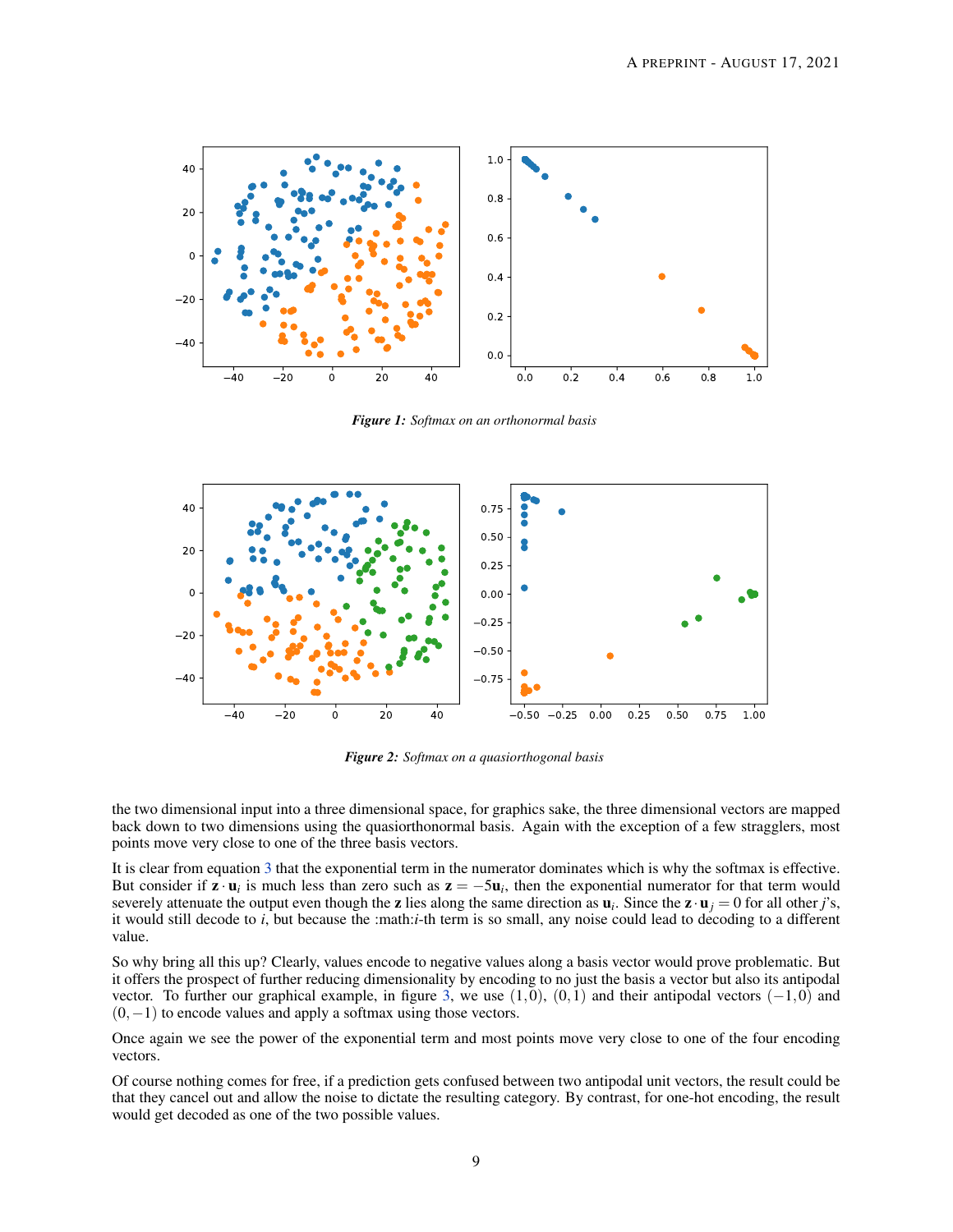<span id="page-9-0"></span>

<span id="page-9-1"></span>*Figure 3: Softmax on encoded values using an orthonormal basis and antipodal points*

| <b>Make</b> | <b>One-Hot</b> | <b>Spherical Code</b> |
|-------------|----------------|-----------------------|
| Toyota      | (1,0,0,0,0)    | (1,0,0)               |
| Honda       | (0,1,0,0,0)    | $(-1,0,0)$            |
| Subaru      | (0,0,1,0,0)    | (0,1,0)               |
| Nissan      | (0,0,0,1,0)    | $(0,-1,0)$            |
| Mitsubishi  | (0,0,0,0,1)    | (0,0,1)               |

*Table 6: Examples of Spherical Codes*

With this risk in mind, we can further extend the idea to a quasiorthogonal basis by adding the antipodal vectors for each vector in the basis. The result not only doubles the number of vectors that can be used for encoding, it reduces the problem of finding a basis to that of finding spherical codes.

# Spherical Codes

Spherical codes can be used in place of quasiorthonormal codes simply by allowing the  $q_i$  to be a collection of spherical codes not necessarily quasiorthonormal basis. Table [6](#page-9-1) shows how the example of the five Japanese car makes could be encoded with a simple spherical code.

Since spherical codes can substitute directly into the equations for QOE, it is a simple matter to implement spherical codes  $\{s_i\}$  instead of quasiorthonormal basis,  $\{q_i\}$ . As such it is a simple matter to run the same experiment on the MNIST handwriting samples as we did for QOE. First, a set of codes are defined in an ndarray called code5 and code3. The variable code5 consists of the standard orthonormal basis in 5 dimensions along with their antipodal unit vector to produce a set of 10 vectors in 5 dimensions. The variable code3 is taken from [\[SHS20\]](#page-11-3) for the 3 dimensional spherical codes with 10 vectors. Once these codes are defined, they can be substituted for  $\text{basis4}$  and basis7 in the sample code above. Table [7](#page-10-9) shows the results of the experiment with training accuracy shown in parentheses.

In this case, the 5-dimensional spherical codes performed close to the one-hot encoding by not as closely as the 7-dimension QO codes. The 3-dimensional spherical codes performed on par with the 4-dimensional QO codes.

While the extreme dimensionality reduction from 10 to 4 or 10 to 3 did not yield comparable performance to one-hot encoding. More modest reductions such as 10 to 7 and 10 to 5 did. It is worth considering that quasiorthogonal or spherical codes are much harder to find in low dimensions. One should note that, though we went from 10 to 7 dimensions, we did not fully exploit the space spanned by the quasiorthogonal vector set. Otherwise, we would likely have had the similar results if the categorical labels had a cardinality of 28 rather than 10.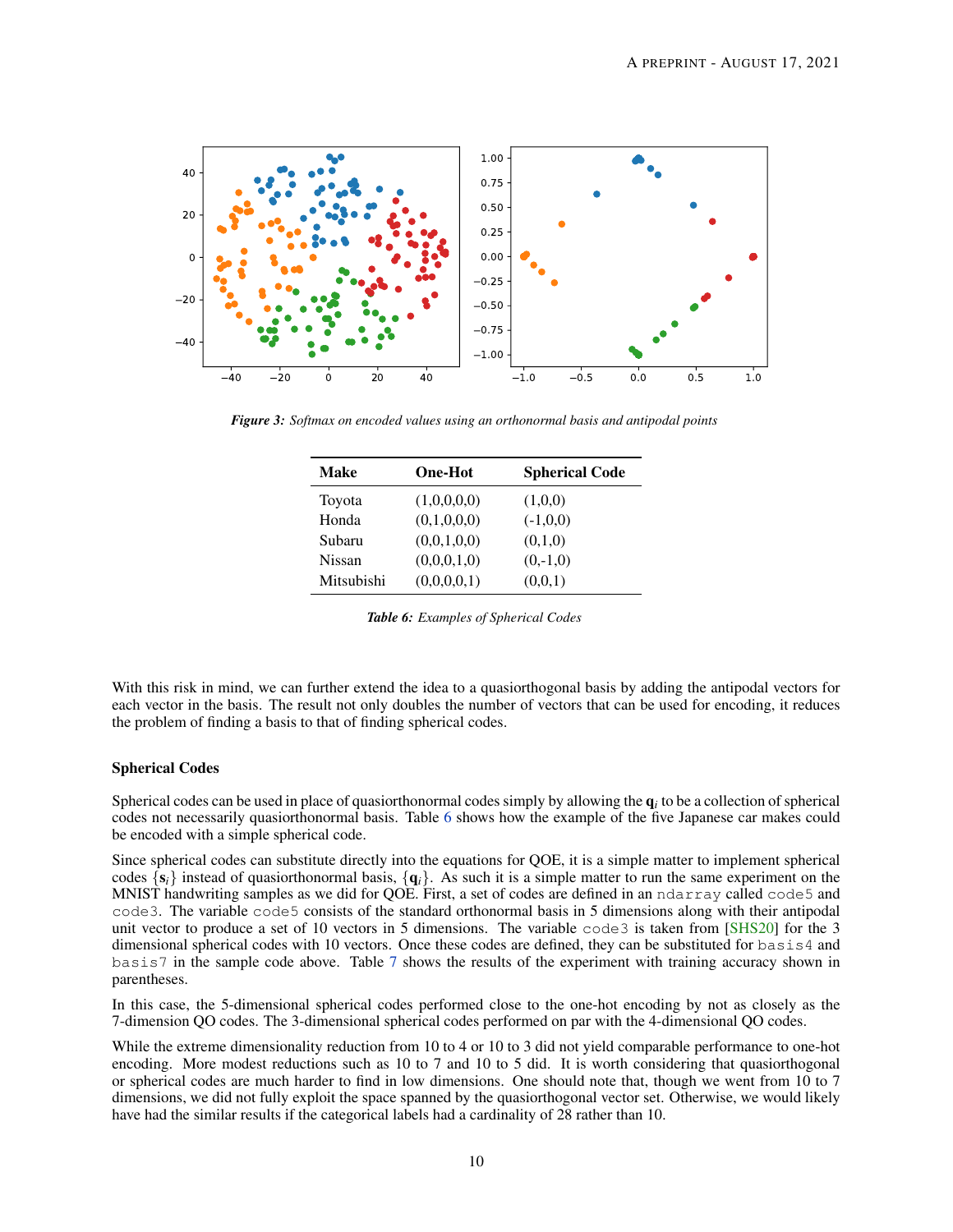<span id="page-10-9"></span>

| Number of<br><b>Epochs</b> | <b>One Hot</b><br><b>Encoding</b> | 5-Dimensional<br><b>Spherical Code</b> | 3-Dimensional<br><b>Spherical Code</b> |
|----------------------------|-----------------------------------|----------------------------------------|----------------------------------------|
| 10                         | 97.53% (97.30%)                   | 96.51% (96.26%)                        | 95.37% (94.83%)                        |
| 20                         | 97.68% (98.02%)                   | $96.82\%$ (97.11\%)                    | 95.74% (95.83%)                        |

*Table 7: Results of MNIST Spherical Coding Experiment*

## **Conclusion**

These reduced dimensionality codes are not expected to improve accuracy when the training data is plentiful, but to save computation and representation by reducing the dimensionality of the coded category. As an example, in application such as autoencoders and specifically the imputation architectures presented by [\[GW18\]](#page-10-3) and [\[mLPU20\]](#page-11-6) where the dimensionality not only dictates the number of outputs and inputs but also the number of hidden layers, a reduction in dimensionality has a profound impact on the size of the model used. Beyond that the reduced dimensionality codes such as QOE and spherical codes can address problems such as the curse of dimensionality and HDLSS where for small sample sizes it may improve accuracy.

Though for the exercises presented here, the reduction of dimensionality is modest and may not seem worth the trouble. The real benefit of these codes is in extremely high cardinality situations on the order of hundreds, thousands and beyond, such as zip codes, area codes, or medical diagnostic codes.

Practically speaking, while algorithms to generate spherical codes and quasiorthonormal sets are few, [\[SHS20\]](#page-11-3) has a vast complication of spherical codes. At the extreme end, a spherical code with 196,560 vectors is available in 24 dimensions, enough to encode nearly 100,000 labels using QOE or 200,000 labels using spherical codes, *in just 24 dimensions!*

In sum, QOE and spherical codes are useful tools to be included in a data scientists tool box along side other established categorical coding techniques.

Experiments and code samples are made available at [https://github.com/Westhealth/scipy2020/quasiorthonormal.](https://github.com/Westhealth/scipy2020/quasiorthonormal/)

# References

- <span id="page-10-2"></span>[Ber18] Lucas Bernardi. Don't be tricked by the hashing trick, Jan 2018. URL: [https://booking.ai/dont](https://booking.ai/dont-be-tricked-by-the-hashing-trick-192a6aae3087)[be-tricked-by-the-hashing-trick-192a6aae3087](https://booking.ai/dont-be-tricked-by-the-hashing-trick-192a6aae3087).
- <span id="page-10-6"></span>[Eri20] Eric W. Weisstein. Spherical code. In *From MathWorld- A Wolfram Resource*, 2020. [Online; accessed 18-May-2020]. URL: <https://mathworld.wolfram.com/SphericalCode.html>.
- <span id="page-10-7"></span>[GV13] Simanta Gautam and Dmitry Vaintrob. A novel approach to the spherical codes problem. 2013.
- <span id="page-10-3"></span>[GW18] Lovedeep Gondara and Ke Wang. Mida: Multiple imputation using denoising autoencoders. In Dinh Phung, Vincent S. Tseng, Geoffrey I. Webb, Bao Ho, Mohadeseh Ganji, and Lida Rashidi, editors, *Advances in Knowledge Discovery and Data Mining*, pages 260–272, Cham, 2018. Springer International Publishing.
- <span id="page-10-1"></span>[Hal18] Jeff Hale. Smarter ways to encode categorical data for machine learning: Exploring category encoders, Sep 2018. URL: [https://towardsdatascience.com/smarter-ways-to-encode](https://towardsdatascience.com/smarter-ways-to-encode-categorical-data-for-machine-learning-part-1-of-3-6dca2f71b159)[categorical-data-for-machine-learning-part-1-of-3-6dca2f71b159](https://towardsdatascience.com/smarter-ways-to-encode-categorical-data-for-machine-learning-part-1-of-3-6dca2f71b159).
- <span id="page-10-5"></span>[Kai92] Paul Kainen. Orthogonal dimension and tolerance, 01 1992. URL: [https://www.researchgate.](https://www.researchgate.net/publication/303520147) [net/publication/303520147](https://www.researchgate.net/publication/303520147).
- <span id="page-10-0"></span>[KK96] V. Kůrková and P. C. Kainen. A geometric method to obtain error-correcting classification by neural networks with fewer hidden units. In *Proceedings of International Conference on Neural Networks (ICNN'96)*, volume 2, pages 1227–1232 vol.2, 1996.
- <span id="page-10-4"></span>[KK20] Paul C. Kainen and Věra Kůrková. *Quasiorthogonal Dimension*, pages 615–629. Springer International Publishing, Cham, 2020. URL: [https://doi.org/10.1007/978-3-030-31041-7\\_35](https://doi.org/10.1007/978-3-030-31041-7_35), [doi:](http://dx.doi.org/10.1007/978-3-030-31041-7_35) [10.1007/978-3-030-31041-7\\_35](http://dx.doi.org/10.1007/978-3-030-31041-7_35).
- <span id="page-10-8"></span>[LC10] Yann LeCun and Corinna Cortes. MNIST handwritten digit database. 2010. URL: [http://yann.](http://yann.lecun.com/exdb/mnist/) [lecun.com/exdb/mnist/](http://yann.lecun.com/exdb/mnist/).